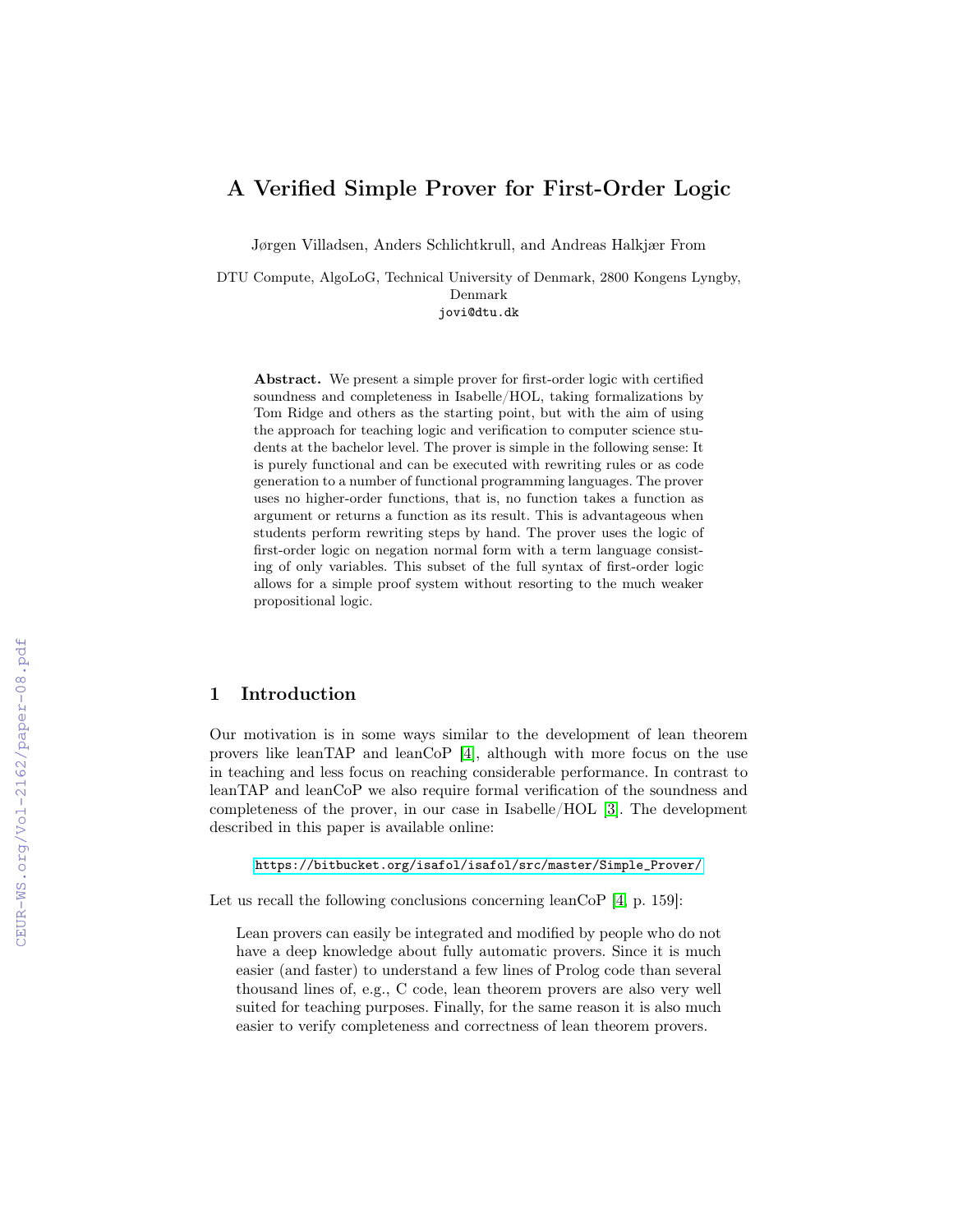Using ISO Prolog the compact code for leanCoP amounts to the following clauses:

```
prove(M, I) :- append(Q, [C|R], M), \+member(-, C),
  append(Q,R,S), prove([!], [[-!]C][S], [], [], I).
prove([],\_,\_,\_.
prove([L|C], M, P, I) :- (-N=L; -L=N) -> (member(U, P),unify_with_occurs_check(U,N);
  append(Q,[D|R],M), copy_term(D,E), append(A,[U|B],E),
  unify_with_occurs_check(U,N),
  append(A,B,F), (D==E -> append(R,Q,S); length(P,K), K<I,append(R,[D|Q],S)), prove(F,S,[L|P],I)), prove(C,M,P,I).
```
We agree with the authors that the leanCoP code is well suited for teaching and in particular more so than thousands of lines of C code. Clearly, the concise code of leanCoP is much easier to get an overview of than a huge C program. Already in the representation of first-order formulas leanCoP shines in that it can simply rely on the terms of Prolog. However, the conciseness and simple representation does, in our opinion, come at a price. The code of leanCoP is written in the Prolog language and our experience from teaching both C and Prolog is that our students understand the execution model of C much faster than that of Prolog which involves backtracking and unification without occurs check. On top of that, leanCoP relies on some rather advanced features that go beyond pure Prolog to manipulate terms and to get the execution right. In particular it relies on ISO Prolog's build-in unification predicate with occurs-check unify\_with\_occurs\_check/2, the copy\_term/2 predicate, the special equivalence predicate  $=2$  and the if-then-else predicate whose semantics is actually surprisingly complex. We believe that there must be some middle ground between thousands of lines of C code and a Prolog program that relies on very complex features of the language.

Our simple prover is an attempt at reaching this middle ground. The prover is purely functional and can be executed with rewriting rules. We provide all rewriting rules, also for if-then-else constructs, arithmetic, list operations, etc. We avoid the more advanced features of functional programming such as higherorder functions, that is, no function takes a function as argument or returns a function as its result. This is advantageous when students perform rewriting steps by hand.

One of the advantages of leanCoP is that because of its small size it should be easy to verify its completeness. This does, however, require reasoning about the advanced Prolog features mentioned above, which is no easy task. In contrast functional programming allows equational reasoning, and our simple prover is formally verified in Isabelle/HOL. This also means that modifications of the code are possible with interactive feedback in the Isabelle proof assistant that indicates where the soundness and completeness arguments need to be adapted to the changes.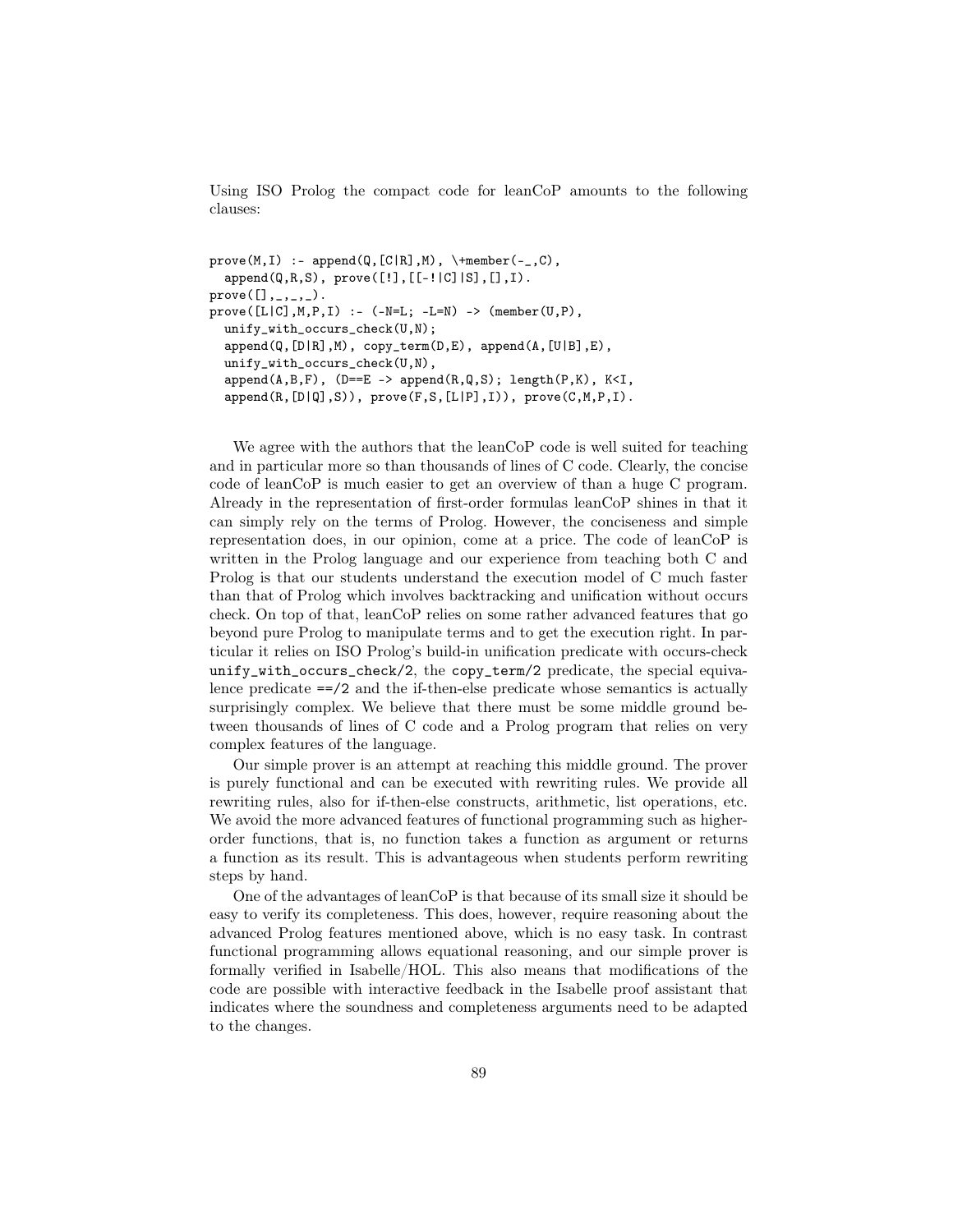To simplify things our simple prover does not allow for complex terms — all terms are variables, with free variables functioning as constants, if necessary. We find this acceptable since it means that we can delay teaching unification to e.g. a more advanced course on automated reasoning.

We have taken the formalizations by Tom Ridge and others [\[5,](#page-16-0)[6\]](#page-16-1) as the starting point, but we have totally rewritten the program (with no higher-order functions) as well as the soundness and completeness proof (now using the Isar proof language [\[8\]](#page-16-2)). We discuss this further in section 7 on related work.

Section 2 explains the proof system on which the prover is based. Section 3 explains the prover as encoded in Isabelle — in particular the syntax and semantics of first-order logic as well as the prover and its execution on a small example. Section 4 explains the formalized soundness proof. Section 5 explains the formalized completeness proof. Section 6 considers code generation from Isabelle/HOL to functional programming languages. Section 7 is a discussion of related work. Finally, section 8 concludes on the paper.

# 2 The Proof System

We consider essentially the same proof system as Tom Ridge and others [\[5,](#page-16-0)[6\]](#page-16-1) with a sequent as an ordered list of formulas in negation normal form (nnf), cf. Fig. [1.](#page-3-0) We will always use the rules in a backward chaining fashion — to prove a sequent we choose a rule or axiom whose conclusion fits the sequent and then prove its premises recursively in the same way. We choose a discipline where we always apply Ax and  $\overline{Ax}$  rather than  $N_0Ax$  and  $\overline{N_0Ax}$  whenever this is possible. With this discipline the described backward chaining procedure is deterministic.

The rules  $Ax$  and  $\overline{Ax}$  denote the leaves of the derivation tree, where the complement of the considered predicate occurs at a later position in the sequent, producing a tautology. The rules  $N_0Ax$  and  $\overline{N_0Ax}$  apply when the complement does not appear in the sequent and move the predicate to the end of the sequent to continue work on the rest of the formulas.

Since a sequent already denotes a disjunction, the ∨-rule breaks down a disjunction into its parts and adds them to the end of the sequent. For conjunctions however, the derivation tree branches using the ∧-rule to attempt a derivation of both conjuncts separately.

In the ∃-rule for existential quantifiers, we use a superscript, initially 0, to denote the next variable to try to use as witness for the existential. The quantified formula is instantiated with this variable in the premise, but we also add the original formula with an incremented superscript behind its instantiation. Thus all witnesses will eventually be tried.

Finally, the premise of the ∀-rule, for universal quantifiers, is the formula instantiated with a fresh variable. The idea is that if the formula holds for this arbitrary variable, it must hold for any variable.

Note that for invalid formulas the derivation will not terminate as some branch will never end in a leaf.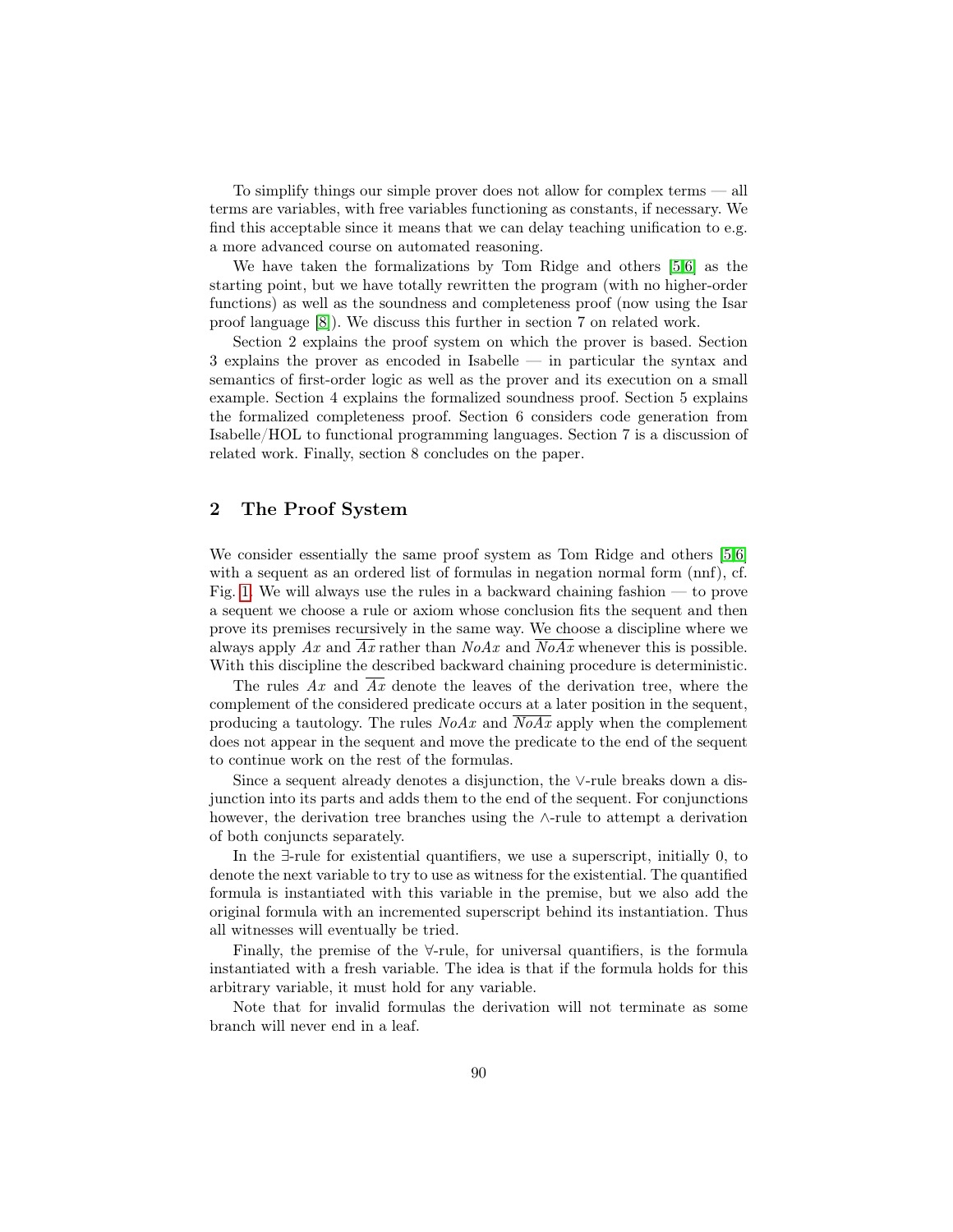Rule Note

$$
+ P(v_{i_1},...,v_{i_k}), \overline{P}(v_{i_1},...,v_{i_k}), \Delta
$$
 \n
$$
+ \overline{P}(v_{i_1},...,v_{i_k}), \overline{P}(v_{i_1},...,v_{i_k}), \Delta
$$
 \n
$$
+ \overline{P}(v_{i_1},...,v_{i_k}), \overline{P}(v_{i_1},...,v_{i_k}), \Delta
$$
 \n
$$
+ \overline{P}(v_{i_1},...,v_{i_k}), \overline{P}(v_{i_1},...,v_{i_k}), \Delta
$$
 \n
$$
+ \overline{P}(v_{i_1},...,v_{i_k}), \overline{P}(v_{i_1},...,v_{i_k}), \Delta
$$
\n
$$
+ \overline{P}(v_{i_1},...,v_{i_k}), \overline{P}(v_{i_1},...,v_{i_k}), \Delta
$$
\n
$$
+ \overline{P}(v_{i_1},...,v_{i_k}), \overline{P}(v_{i_1},...,v_{i_k}), \Delta
$$
\n
$$
+ \overline{P}(v_{i_1},...,v_{i_k}), \Delta
$$
\n
$$
+ \overline{P}(v_{i_1},...,v_{i_k}), \Delta
$$
\n
$$
+ \overline{P}(v_{i_1},...,v_{i_k}), \Delta
$$
\n
$$
+ \overline{P}(v_{i_1},...,v_{i_k}), \Delta
$$
\n
$$
+ \overline{P}(v_{i_1},...,v_{i_k}), \Delta
$$
\n
$$
+ \overline{P}(v_{i_1},...,v_{i_k})
$$
\n
$$
+ \overline{P}(v_{i_1},...,v_{i_k})
$$
\n
$$
+ \overline{P}(v_{i_1},...,v_{i_k})
$$
\n
$$
+ \overline{P}(v_{i_1},...,v_{i_k})
$$
\n
$$
+ \overline{P}(v_{i_1},...,v_{i_k})
$$
\n
$$
+ \overline{P}(v_{i_1},...,v_{i_k})
$$
\n
$$
+ \overline{P}(v_{i_1},...,v_{i_k})
$$
\n
$$
+ \overline{P}(v_{i_1},...,v_{i_k})
$$
\n
$$
+ \overline{P}(v_{i_1},...,v_{i_k})
$$
\n $$ 

<span id="page-3-0"></span>Fig. 1. Proof System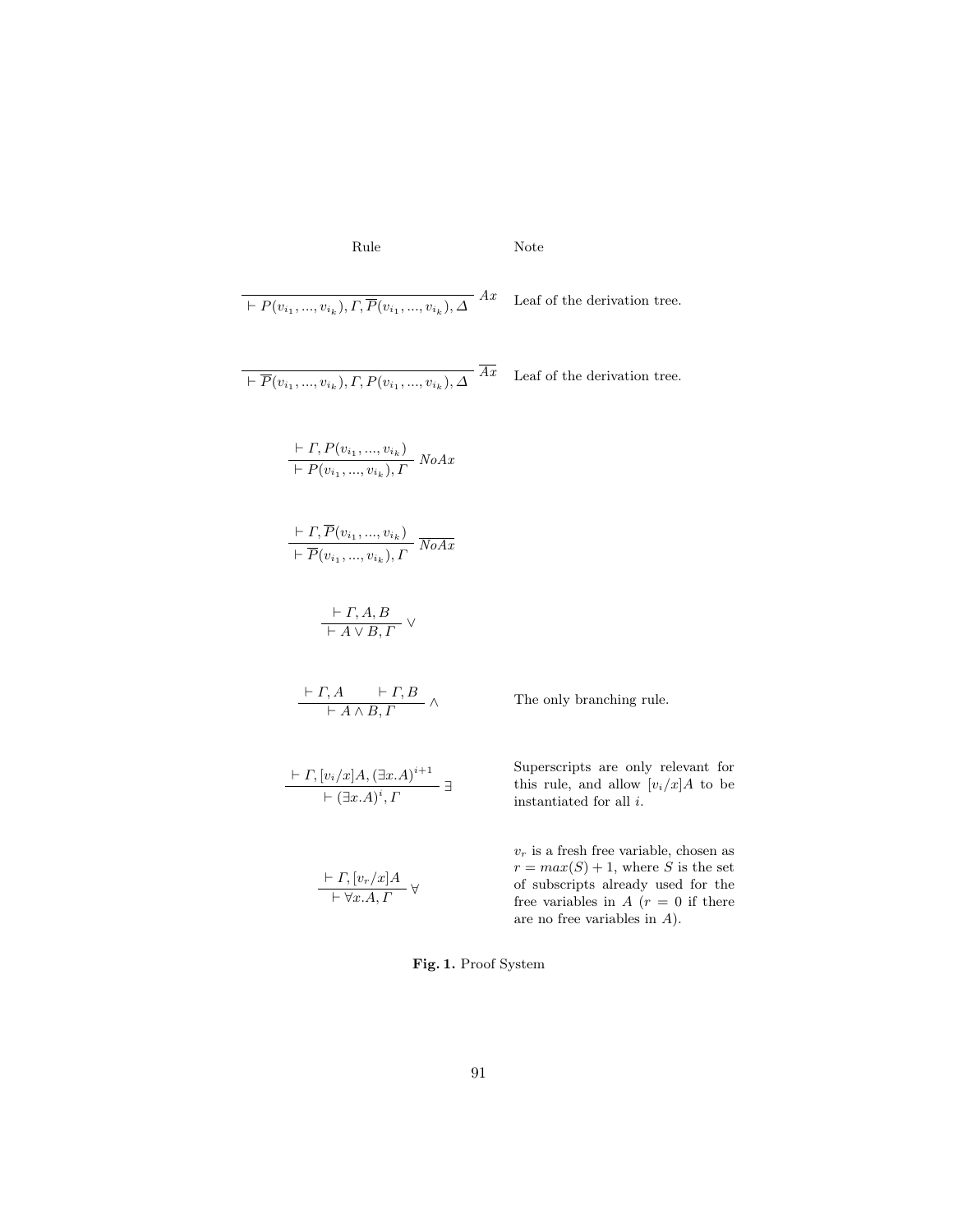### <span id="page-4-0"></span>3 The Simple Prover

The proof system is encoded in Isabelle. We present the syntax, semantics and definition of the prover before showing the progression of a small example proof.

### 3.1 Syntax

The datatype nnf represents formulas in negation normal form. Variables are represented using de Bruijn indices, the type of predicate names is id and the bool in the predicate constructor  $Pre$  is a sign — when it is True we have our hands on an atom and when it is False the negation of an atom.

```
type-synonym id = nat
```

```
datatype nnf =
```
Pre bool id  $\langle$ nat list $\rangle$  | Con nnf nnf | Dis nnf nnf | Uni nnf | Exi nnf

#### 3.2 Test example

TEST P Q abbreviates a test formula which is proved in Isabelle and converted into negation normal form.

abbreviation (input) TEST P  $Q \equiv (\exists x. P x \lor Q x) \rightarrow (\exists x. Q x) \lor (\exists x. P x)$ 

proposition TEST P Q

proposition TEST P  $Q = (\forall x \cdot \neg P x \land \neg Q x) \lor (\exists x \cdot Q x) \lor (\exists x \cdot P x)$ 

The definition test is the same formula in our formalization.

abbreviation (input)  $P$ -id  $\equiv 0$ 

abbreviation (input)  $Q$ -id  $\equiv$  Suc 0

# definition

 $test \equiv Dis$  $(Uni (Con (Pre False P-id [0]) (Pre False Q-id [0]))$  $(Dis (Exi (Pre True Q-id [0])) (Exi (Pre True P-id [0]))$ 

### 3.3 Semantics

For the semantics we, for teaching purposes, consider only countable universes using unit lists (an arbitrary universe is too abstract while a universe of natural numbers may fool students to think we only care about numbers). It is not difficult to use another infinite type than that of unit lists; this can be done by, for instance, declaring an arbitrary infinite type — this is the approach used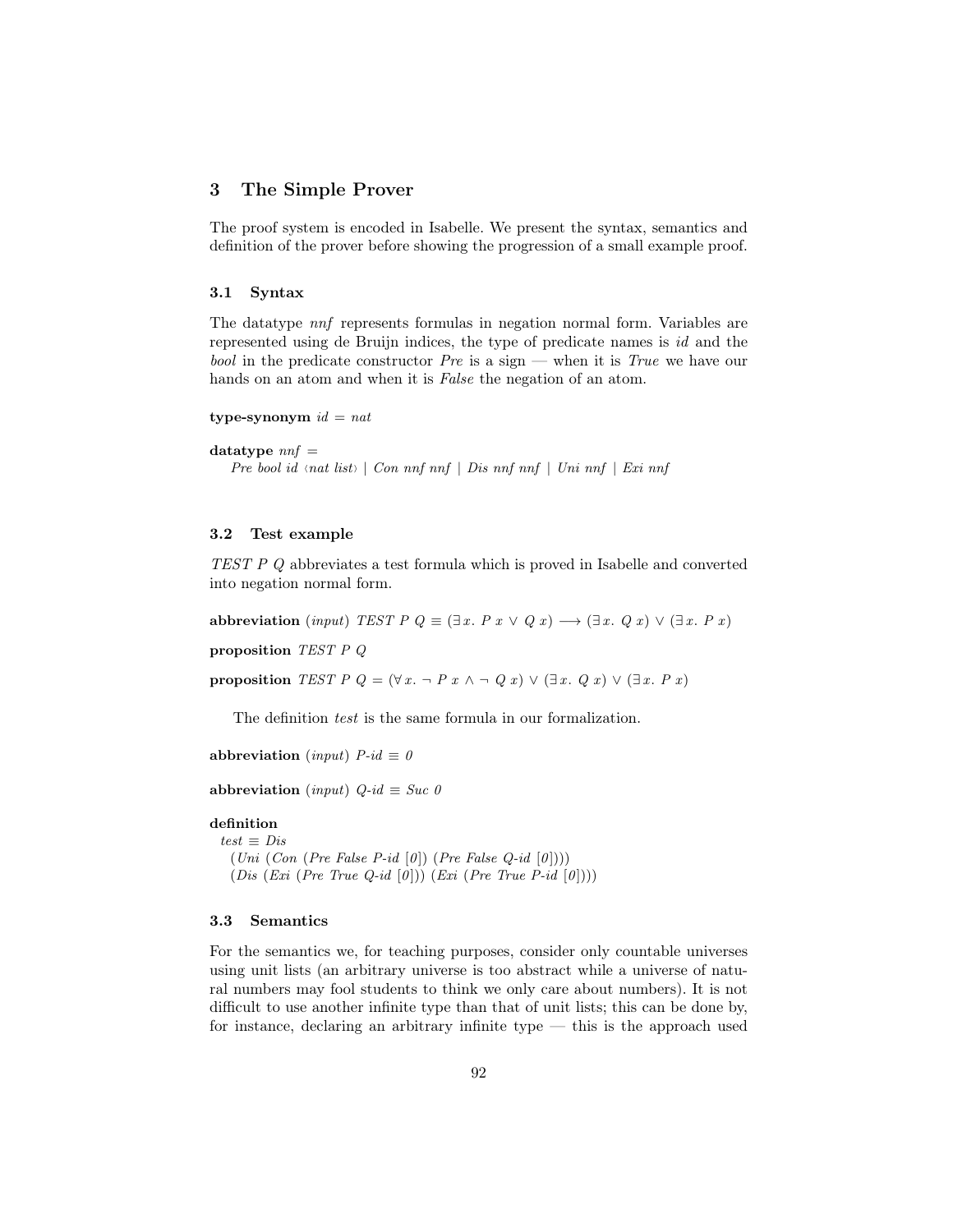by Ridge  $[5,6]$  $[5,6]$  — or using HOL's type *ind* of individuals — as suggested by Ridge in a footnote [\[6\]](#page-16-1). The change can be made locally and does not affect the completeness proof. Note that proxy is not the universe but the set from which the elements of the universes are taken.

type-synonym  $\text{prox}_y = \text{unit list}$ 

type-synonym model = proxy set  $\times$  (id  $\Rightarrow$  proxy list  $\Rightarrow$  bool)

type-synonym environment =  $nat \Rightarrow proxy$ 

definition *is-model-environment* :: model  $\Rightarrow$  environment  $\Rightarrow$  bool where is-model-environment m $e \equiv \forall n.$ <br/> $e$ n $\in$ fst m

```
primrec semantics :: model \Rightarrow environment \Rightarrow nnf \Rightarrow bool where
  semantics m e (Pre b i v) = (b = \text{snd } m \text{ i } (\text{map } e \text{ v}))semantics m e (Con p q) = (semantics m e p \land semantics m e q) |
  semantics m e (Dis p q) = (semantics m e p \vee semantics m e q) |
  semantics m e (Uni p) =(\forall z \in \text{fst } m \text{. semantics } m \text{ } (\lambda x \text{. case } x \text{ of } 0 \Rightarrow z \mid \text{Suc } n \Rightarrow e \text{ } n) \text{ } p)semantics m e (Exi p) =(\exists z \in \text{fst } m. \text{ semantics } m \ (\lambda x. \text{ case } x \text{ of } 0 \Rightarrow z \mid \text{Suc } n \Rightarrow e \text{ } n) \text{ } p)
```
The definition is-model-environment is used later together with semantics to state the soundness and completeness theorem.

#### 3.4 Prover

In Isabelle, the prover is defined as a number of functions by their defining equations in a style similar to the ML functional programming languages. From these we can immediately prove a set of lemmas repeating the equations to illustrate to our students that these are building blocks that can be reasoned about like any other lemmas of Isabelle. These lemmas can be taken as rewrite rules that students can study and hand-run to see how the prover works.

The prover uses no higher-order functions, that is, no function takes a function as argument or returns a function as its result. Except for prover all rewrite rules are primitive recursive. We represent sequents as lists of formulas where each formula is tagged by the superscript used for the ∃-rule.

The functions prover, solves and solve drive the main function track by trying to prove all the given branches, represented as a list of sequents.

We use *check* to start this with just a single branch containing the given formula.

lemma check  $p \equiv prover [[(0,p)]]$ lemma prover  $(h \# t) \equiv prover (solves (h \# t))$ lemma prover  $\parallel \equiv True$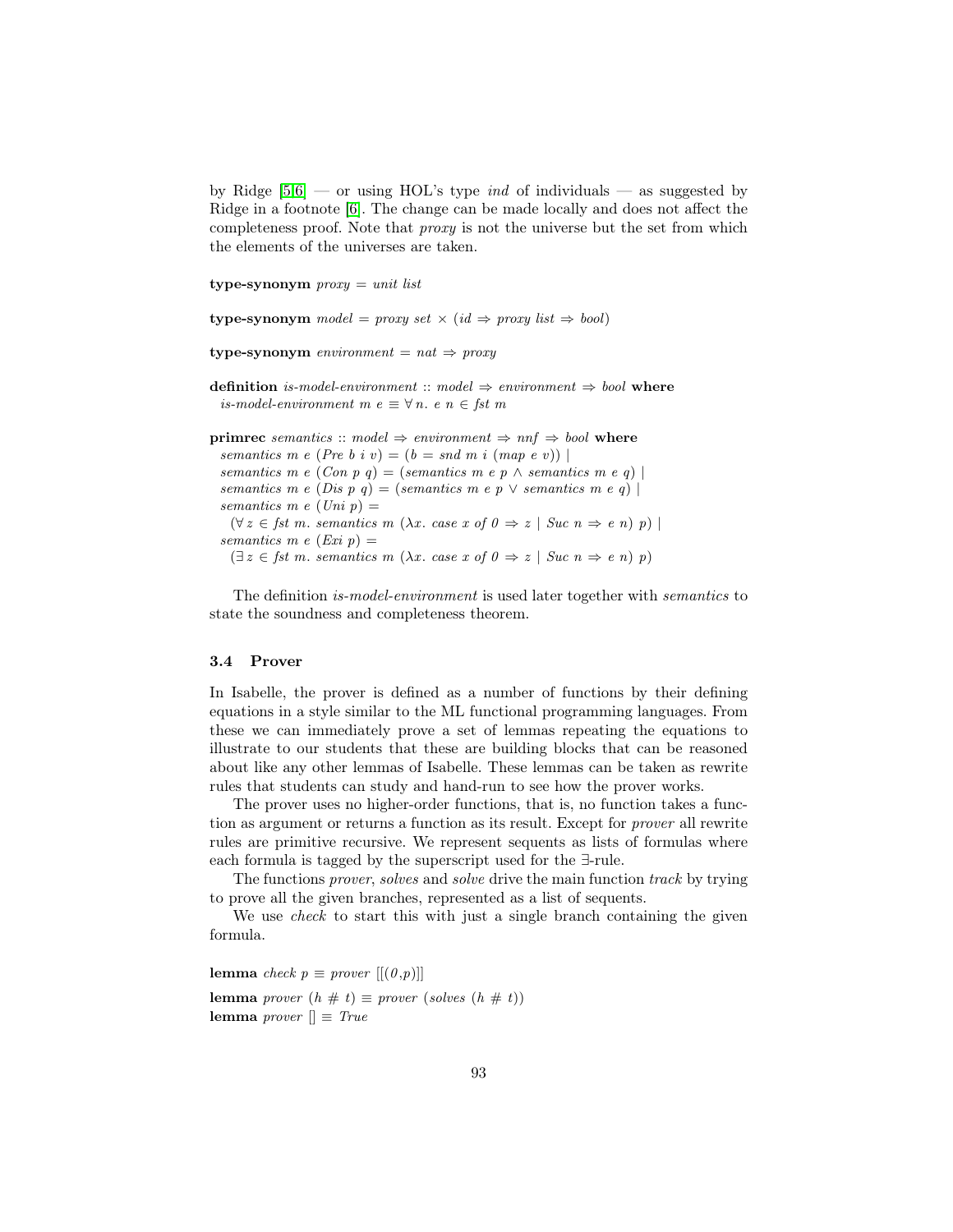lemma solves  $[] \equiv []$ lemma solves  $(h \# t) \equiv$  solve h  $\textcircled{a}$  solves t lemma solve  $[] \equiv []$ lemma solve  $(h \# t) \equiv$  track t (fst h) (snd h) lemma track s n (Pre b i v)  $\equiv$  stop  $[s \circledcirc [(0, Pre b i v)]]$  (Pre  $(\neg b)$  i v) (base s) lemma track s n  $(Con p q) \equiv [s \otimes [(0,p)], s \otimes [(0,q)]]$ lemma track s n (Dis p q)  $\equiv$  [s  $\mathcal{Q}$  [(0,p),(0,q)]] lemma track s n  $(Uni p) \equiv [s \; \textcircled{a} \; [(0,subst \; 0 \; ( fresh \; (frees \; (Uni p \# base s))) \; p)]]$ lemma track s n  $(Exi p) \equiv [s \ @ [(0,subset \ 0 \ n \ p), (Suc \ n, Exi \ p)]]$ 

The main function track implements the proof rules from the conclusion to the premises. The case for conjunction creates two new branches, while a disjunction extends the current branch as expected. For universal quantifiers, the variable is replaced by a fresh constant using functions described below while for existential quantifiers, it checks if the variable  $n$  satisfies the quantified formula and also re-tags the existential with the successor of  $n$ , in case it does not. In the predicate case of the main function track it determines whether we are in a leaf using stop.

lemma stop c p  $\parallel \equiv c$ lemma stop c p  $(h \# t) \equiv (if p = h then \parallel else stop c p t)$ 

We use *stop* to check if a formula exists in the given list and in that case return an empty list of new goals, thus stopping the search on that branch. Otherwise stop returns the given default.

The function *base* removes the superscript tag from each formula in a sequent, returning a list of formulas.

lemma base  $\parallel \equiv \parallel$ lemma base  $(h \# t) \equiv$  snd  $h \#$  base t

The function *subst* takes care of substitution in a formula. Since we only have variables in our term language, the given s will always be a variable.

lemma subst x s (Pre b i v)  $\equiv$  Pre b i (mend x s v) lemma subst x s (Con p q)  $\equiv$  Con (subst x s p) (subst x s q) lemma subst x s (Dis p q)  $\equiv$  Dis (subst x s p) (subst x s q) lemma subst x s (Uni p)  $\equiv$  Uni (subst (Suc x) (Suc s) p) lemma subst x s (Exi p)  $\equiv$  Exi (subst (Suc x) (Suc s) p)

This makes the quantifier cases easy to handle when using de Bruijn indices, as incrementing the term to account for passing a quantifier is just incrementing the variable. In the predicate case we use the function mend which applies more to each argument of the predicate after subtracting the variable we are substituting for, x, from it. This way, more can match on the result of the subtraction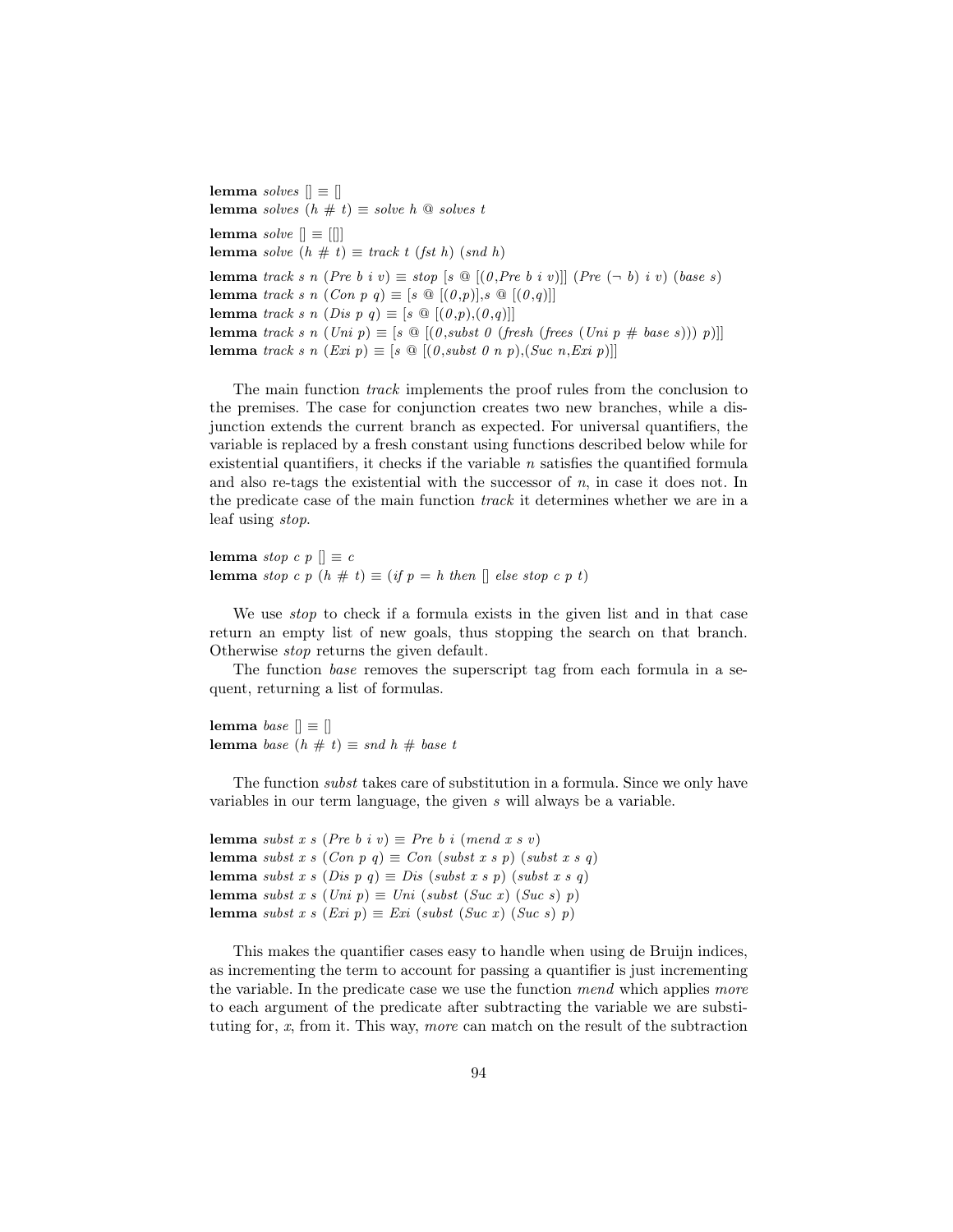to determine the variable's index relative to what we are substituting for. If the result is positive, this is not the variable to substitute for and it is decremented instead to account for the removed quantifier. If sub x h is zero, then more delegates to over with the subtraction the other way around. Thus if over receives a zero, the variable is equal to what we are substituting for and over returns the s we are substituting with, otherwise the variable is smaller and returned as is.

```
lemma mend x s \vert \vert \equiv \vert \vertlemma mend x s (h \# t) \equiv more x s h (sub h x) \# mend x s t
lemma more x s h 0 \equiv over s h (sub x h)
lemma more x s h (Suc n) \equiv dec h
lemma over s h 0 \equiv slemma over s h (Suc n) \equiv h
```
The function fresh returns a new variable given a list of used variables (we use subtraction and then addition to find the maximum of two natural numbers).

```
lemma fresh \parallel \equiv 0lemma fresh (h \# t) \equiv Suc (add (sub (dec (fresh t)) h) h)
```
The function free returns the free variables in a formula, taking into account the binding of variables by the universal and existential quantifiers. The latter is accomplished by the functions dump and dash which together decrement all variables in the list while simultaneously removing any zeros, as these are bound by the quantifier and thus not free.

```
lemma frees \parallel \equiv \parallellemma frees (h \# t) \equiv free h \Omega frees t
lemma free (Pre b i v) \equiv vlemma free (Con p q) \equiv free p \otimes free qlemma free (Dis p q) \equiv free p \Omega free q
lemma free (Uni\ p) \equiv dump\ (free\ p)lemma free (Exi p) \equiv dump (free p)
lemma dump \parallel \equiv \parallellemma dump (h \# t) \equiv dash (dump t) h
lemma dash l \theta \equiv llemma dash l (Suc n) \equiv n \# l
```
For auxiliary functions we prefer short, single-word names (at most 5 characters) that describe the functionality as well as possible within these restrictions. Given this preference we believe the names work well, but one could argue that they are a little far-fetched. If teachers or students disagree with our preference they can fortunately easily rename the functions; renaming and other minor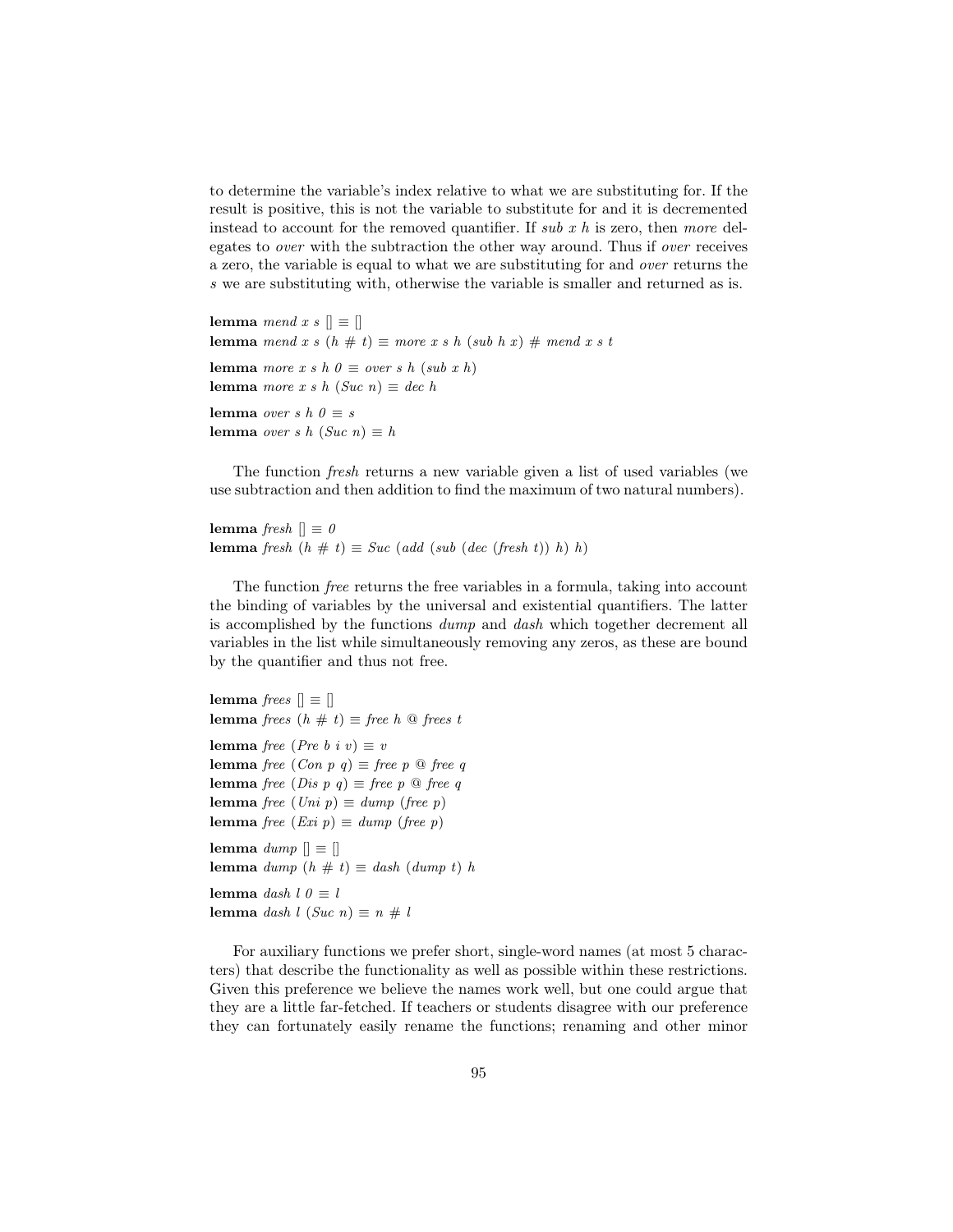modifications are relatively easy in Isabelle and the formal proofs ensure that doing so does not introduce an accidental mistake.

In addition to these rewriting rules there are also some data and library rewrite rules. See the Appendix. The data rewrite rules state equalities and inequalities based on the datatypes for the formulas. The library rewriting rules state properties of auxiliary concepts such as *if-then-else* and the natural numbers.

We state the soundness and completeness theorem. The proof is about one thousand lines and described in the following sections.

theorem check  $p = (\forall m \ e. \ is \ model\-environment \ m \ e \longrightarrow \ semantics \ m \ e \ p)$ 

#### 3.5 Test example continued

The following proposition shows that our prover check proves the test formula test.

```
proposition check test
 unfolding test-def
 unfolding program(1)unfolding program(2)unfolding program(3-) data libraryunfolding program(2)unfolding program(3-) data libraryunfolding program(2)unfolding program(3-) data libraryunfolding program(2)unfolding program(3-) data libraryunfolding program(2)unfolding program(3-) data libraryunfolding \textit{program}(2)unfolding program(3-) data libraryunfolding program(2)unfolding program(3-) data libraryby (rule TrueI)
```
We show the result of every other unfolding in Fig. [2,](#page-9-0) namely the situation after each  $program(2)$  line where the *prover* function is unfolded. The single  $program(1)$  line simply unfolds the *check* function.

# <span id="page-8-0"></span>4 Soundness

We prove soundness of the prover. First we model the derivation of a sequent and show that finite derivations correspond to executions of the prover. Now all that remains is to show soundness of the finite derivations.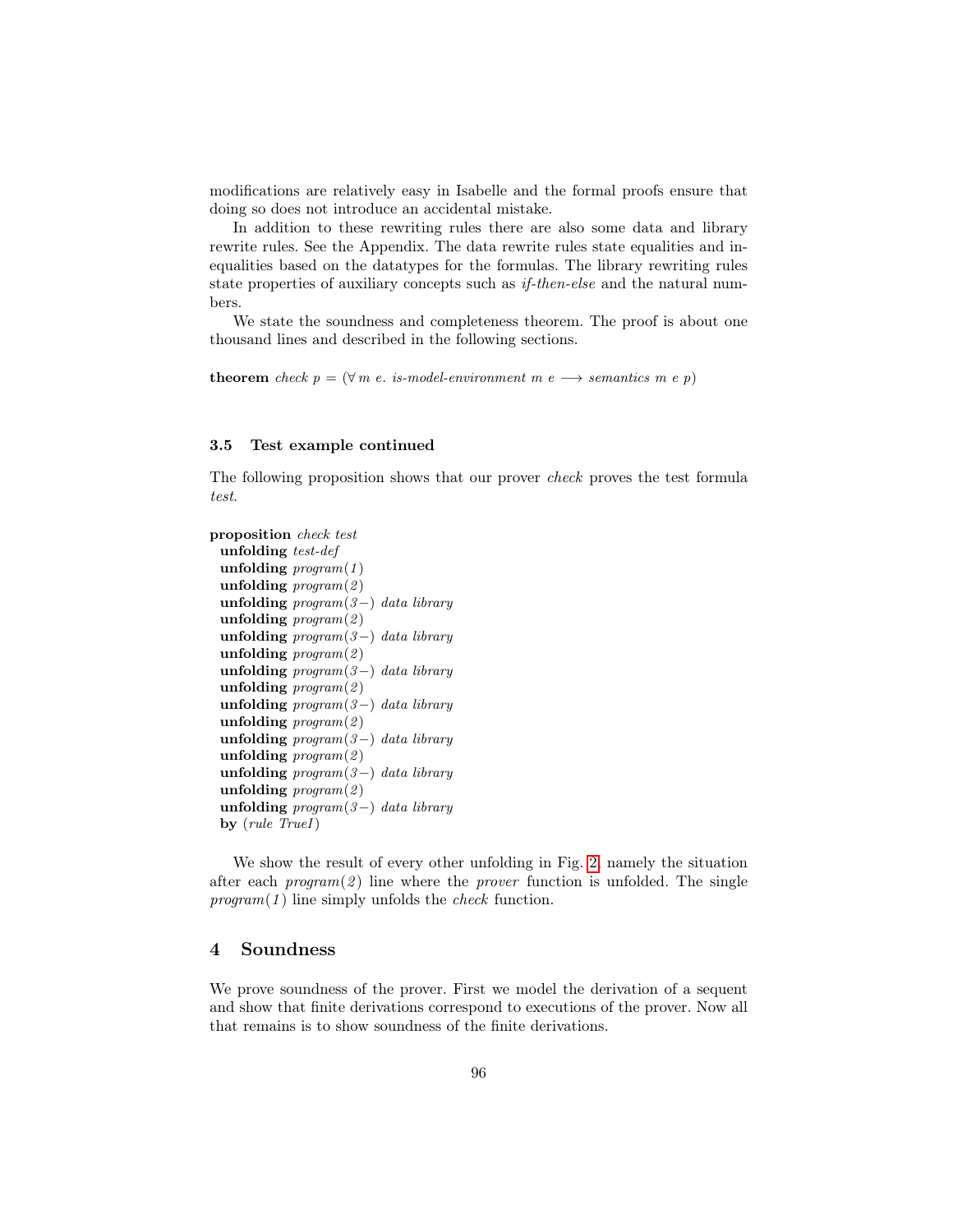#### check

(Dis (Uni (Con (Pre False 0  $[0]$ ) (Pre False (Suc 0)  $[0]$ ))) (Dis (Exi (Pre True (Suc 0) [0])) (Exi (Pre True 0  $[0]$ ))))

#### prover

 $[[(0, Dis (Uni (Con (Pre False 0 [0]) (Pre False (Suc 0) [0]))]$ (Dis (Exi (Pre True (Suc 0) [0]))  $(Exi (Pre True 0 [0]))$ 

#### prover

 $[[(0, Uni (Con (Pre False 0 [0]) (Pre False (Suc 0) [0)])),$ (0, Dis (Exi (Pre True (Suc 0) [0])) (Exi (Pre True 0 [0])))]]

#### prover

 $[[(0, Dis (Ext (Pre True (Suc 0) [0])) (Ext (Pre True 0 [0)])),$  $(0, Con (Pre False 0 [0]) (Pre False (Suc 0) [0]))$ 

### prover

 $[[(0, Con (Pre False 0 [0]) (Pre False (Suc 0) [0]])]$  $(0, Exi$  (Pre True (Suc 0) [0])),  $(0, Exi$  (Pre True 0 [0]))]]

#### prover

 $[[(0, Exi (Pre True (Suc 0) [0)]), (0, Exi (Pre True 0 [0)]),$  $(0, Pre False 0 [0]),$  $[(0, Exi (Pre True (Suc 0) [0)]), (0, Exi (Pre True 0 [0)]),$ 

 $(0, Pre False (Suc 0) [0])$ 

#### prover

 $[[(0, Exi (Pre True 0 [0])), (0, Pre False 0 [0]),$  $(0, Pre True (Suc 0) [0]),$ (Suc 0, Exi (Pre True (Suc 0)  $[0]/$ ),  $[(0, Exi (Pre True 0 [0])), (0, Pre False (Suc 0) [0]),$  $(0, Pre True (Suc 0) [0]),$ (Suc 0, Exi (Pre True (Suc 0)  $[0]/$ 

#### prover

 $[[(0, Pre False 0 [0]), (0, Pre True (Suc 0) [0]),$ (Suc 0, Exi (Pre True (Suc 0) [0])), (0, Pre True 0 [0]), (Suc 0, Exi (Pre True  $0$  [0]))],  $[(0, Pre False (Suc 0) [0]), (0, Pre True (Suc 0) [0]),$ (Suc 0, Exi (Pre True (Suc 0)  $[0]$ )),  $(0, Pre True 0 [0]),$ (Suc 0, Exi (Pre True  $0$  [0]))]]

### <span id="page-9-0"></span>True

Fig. 2. Prover steps for the test example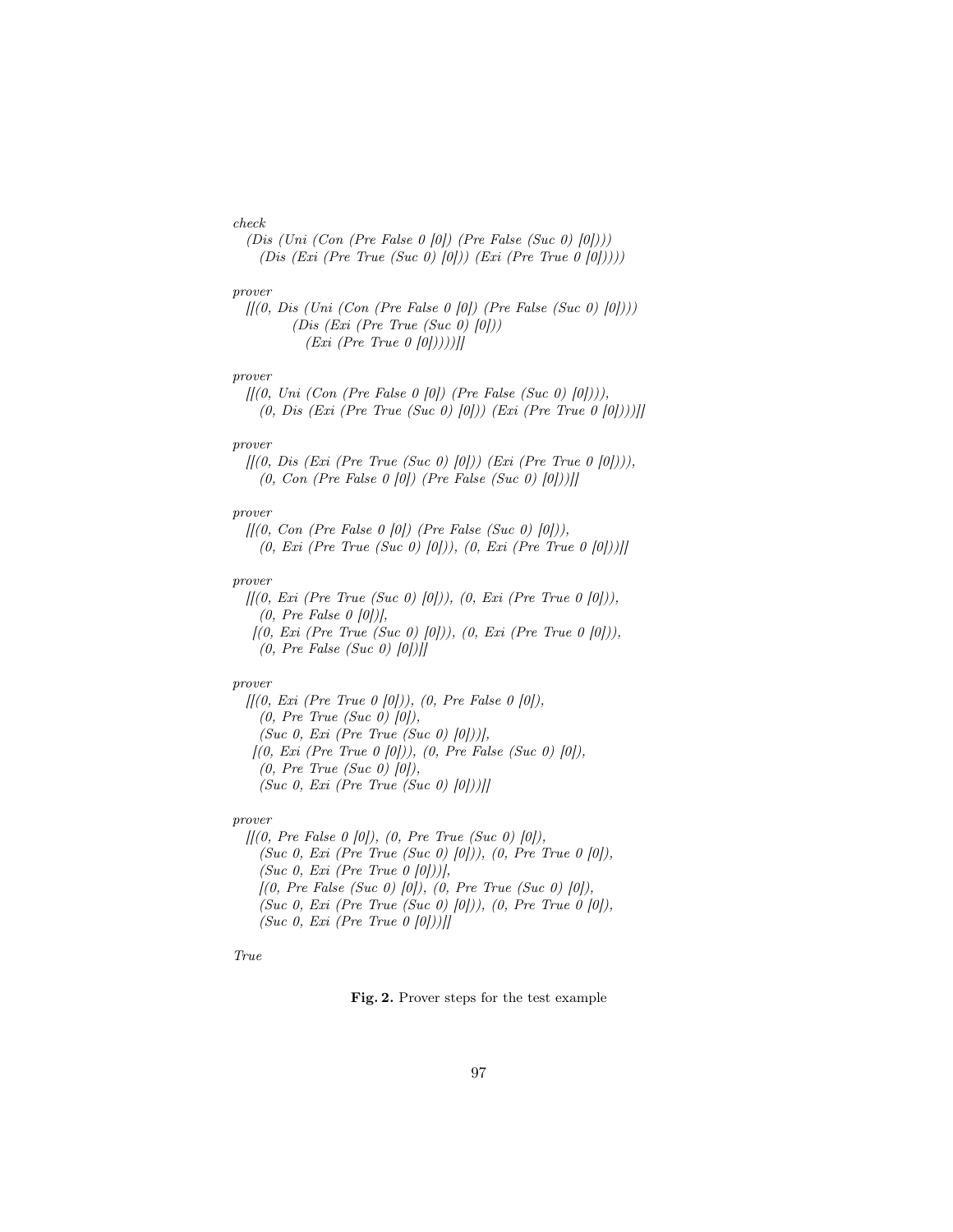Derivations are modeled as an inductive set of derived sequents. We call such a set the calculation:

inductive-set calculation ::  $\langle \text{sequent} \Rightarrow (\text{nat} \times \text{sequent}) \text{ set} \rangle$  for s where  $\langle (0,s) \in \text{calculation } s \rangle$  $h(n,k) \in calculation s \Longrightarrow l \in set (solve k) \Longrightarrow (Suc n,l) \in calculation s$ 

Each sequent is labeled with the level at which it is added to the set, making it simpler to prove properties of the proof system inductively. Note that it represents the derivation backwards, adding the leaves as the final step, and that calculation tracks all branches simultaneously.

Our corollary finite-calculation-check states that check, which represents a terminating execution of the prover, is true exactly for those formulas whose derivations are finite:

corollary finite-calculation-check: (finite (calculation (make-sequent  $[p]) =$  check p)

Its proof establishes a connection between the labels in a calculation and the number of iterations of the solver, showing that if the *calculation* is finite, the solver will at one point stop producing new goals and terminate, and vice versa.

The soundness theorem for derivations is

```
lemma soundness:
```
assumes  $\langle finite \ (calculation \ (make-sequent \ s))\rangle$ shows  $\langle valid \rangle$ 

In its proof we show that every derived sequent is valid by considering them in opposite order of how they were added. The calculation is finite, so there must exist some largest label  $m$ . Any sequent labeled  $m$  is a leaf, as otherwise it would have been derived from a new sequent (the premise) with higher label. Thus it must be valid since leaves in the proof system are trivially valid. In the cases where the label is smaller than  $m$  we can assume by induction that the premises of the added sequent are valid, as these are one step closer to the leaves. We then prove validity for each case of the considered formula in the sequent in a similar fashion to a soundness proof for natural deduction rules. Take for instance the case for conjunction where we break Con  $p \, q \neq s$  down to two new branches,  $p \neq s$  and  $q \neq s$ . These new sequents have higher labels so we can assume the validity of those and have to prove the validity of the sequent with the conjunction. Finally, by induction, only valid sequents appear in a finite calculation.

Together with the lemma above, this gives us the soundness direction of the correctness theorem at the end of section [3.](#page-4-0)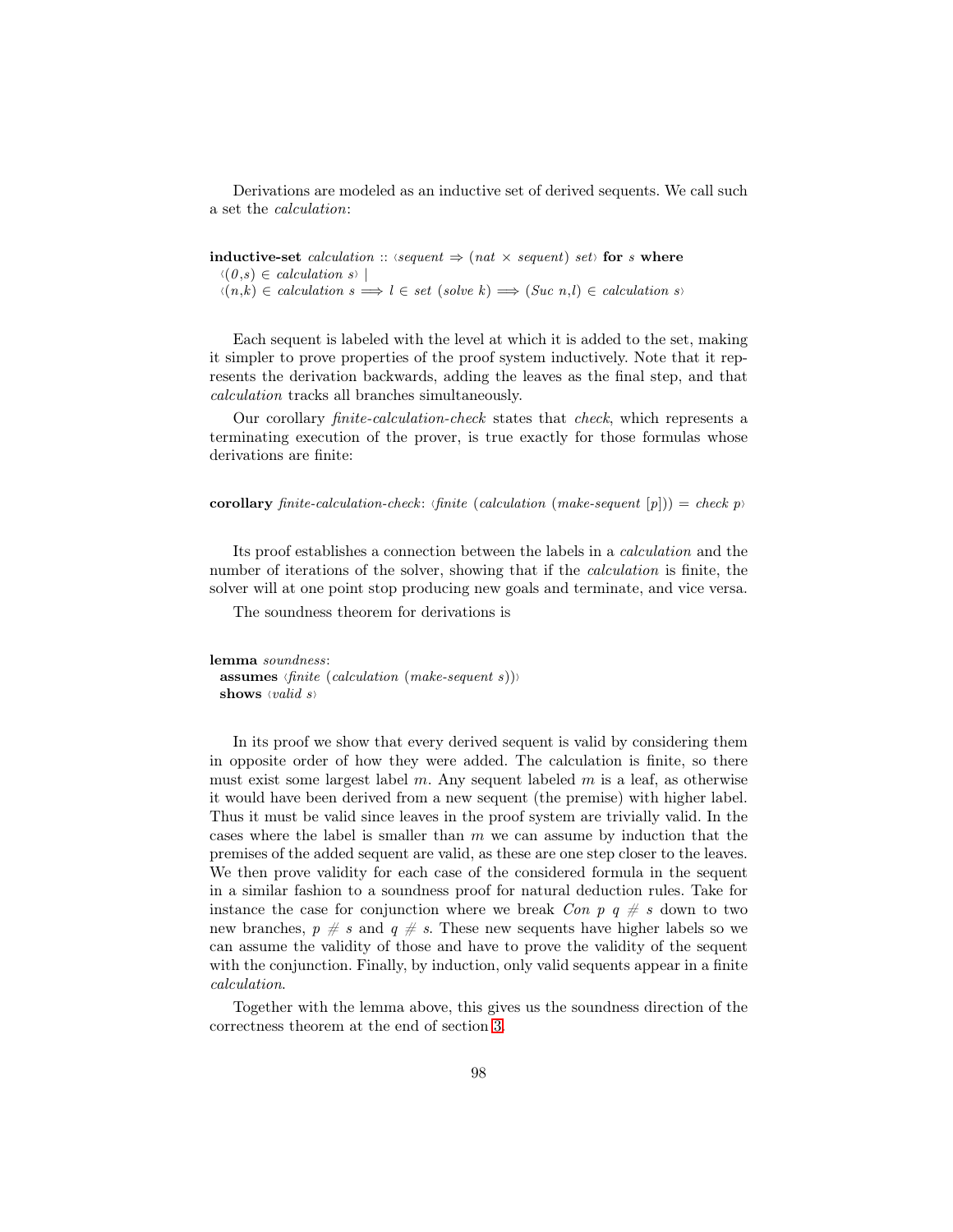### 5 Completeness

For completeness we still consider the calculation described above, this time focusing on infinite derivation attempts. We extract a counter-model to the initial formula from an infinite, so-called failing, path in the attempted derivation, proving its invalidness. By contraposition, any valid formula has a finite derivation which the prover will find, and thus the prover is complete. The existence of a failing path follows from König's lemma, but we follow the same approach as Ridge [\[5](#page-16-0)[,6\]](#page-16-1) and do not explicitly invoke the lemma, but instead define a function failing-path which given an infinite calculation finds an infinite path in it, and then when given a natural number returns the nth node in the infinite path. The function uses Hilbert's choice operator to pick nodes in the infinite part of the derivation tree.

For an example of a failing path consider the following derivation which also constitutes a failing path:

| $\vdash q(v_1), \neg p(v_0), \neg p(v_1), (\exists x. \neg p(x))^2$                                      |                       |
|----------------------------------------------------------------------------------------------------------|-----------------------|
| $\vdash (\exists x. \neg p(x))^1, q(v_1), \neg p(v_0)$                                                   |                       |
| $\vdash \neg p(v_0), (\overline{\exists x. \neg p(x))^1}, q(v_1)$                                        | NoAx<br>$N\alpha A x$ |
| $\overline{\vdash q(v_1)}, \neg p(v_0), (\exists x. \neg p(x))^1$                                        |                       |
| $\frac{\overline{\vdash (\exists x. \neg p(x))^{0}, q(v_1)}}{\vdash (\exists x. \neg p(x)) \lor q(v_1)}$ |                       |
|                                                                                                          |                       |

We model failing paths as functions from natural numbers into sequents, i.e. if f is a failing path in derivation  $d$  then  $f$  0 is the first sequent on the infinite path, f 1 is the second and so on. The function failing-path therefore takes a derivation and returns a failing path in it.

We say that a (failing) path *contains* a formula at label n if the formula appears in a sequent at level  $n$  on the path, and that it *considers* the formula at label n if it appears at the head of the sequent on level n on the path. Since a failing path is infinite and our proof system always removes a formula from the front of a sequent and adds new premises to the end, any formula contained on the path will eventually be considered on the path because it is rotated to the front. Next we describe how each type of formula is propagated along a failing path. For all types it is the case that if the formula is contained in a failing path, then a set of instances of its subformulas is eventually added and contained in all the following levels of the path. For predicates the instance of a subformula is the formula itself, but for all other types instances of proper subformulas are added: Conjunctions have one of their conjuncts added, disjunctions have both their disjuncts added and quantified formulas have instances of the formula quantified over added. Any existential must initially have been tagged with zero, as none of the other rules increment the superscript. This allows us to disregard the superscript when considering propagation.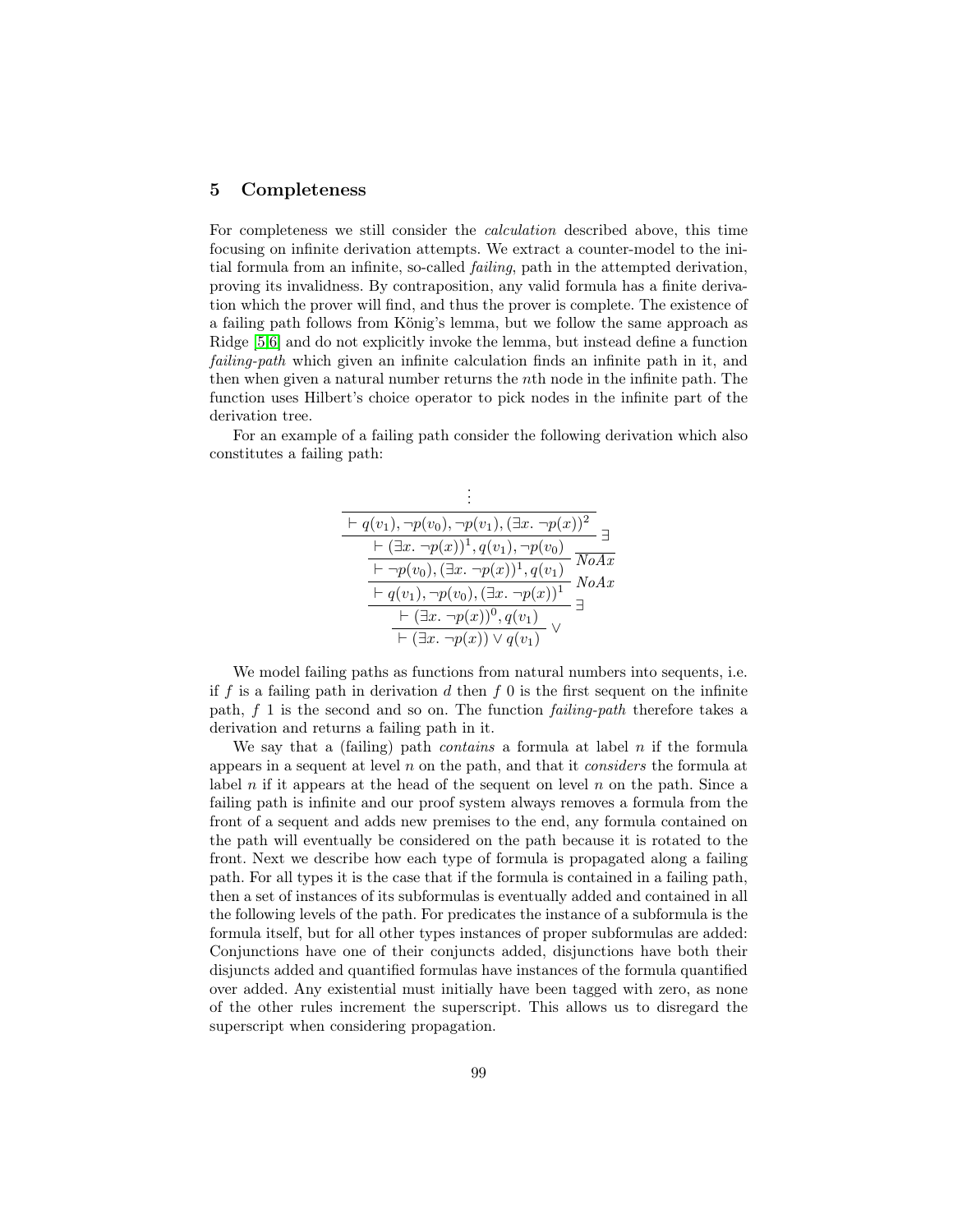Our counter-model consists of a universe and predicate denotation and is constructed from a failing path in the following way: The universe is the universe of unit lists as above and an atom is true if and only if it does not appear on a failing path. In the above example, the counter-model therefore considers  $q(v_1)$ false and any other atom true. We show by induction on the size of a formula that any formula contained on the path is falsified by the model given the propagation properties sketched above. Finally the initial formula is falsified since this is the first formula on the path and thus our counter-model is actually a counter-model. By reusing the connection between the prover and a calculation established in section [4,](#page-8-0) we can transfer this result to the prover, giving us the completeness part of the correctness theorem at the end of section [3.](#page-4-0)

# 6 Code Generation

As mentioned, the prover can be exported to a number of functional languages using code generation. Isabelle allows exporting a large subset of its higher-order logic to code and thus in general it was easy to keep our prover functions within this subset. The possibility of code generation means that the prover can be integrated into other developments.

Our prover is expressed in terms of a certain iterator function for which we prove the following lemma:

iterator g  $f c = (if g c then True else iterator g f (f c))$ 

It is then possible to execute the prover in the Isabelle formalization using the Standard ML extension Isabelle/ML and the value command:

value (check test)

Alternatively the generated code can be exported to Haskell, OCaml, Scala and Standard ML. We first discussed these possibilities in our preliminary informal paper entitled "Code Generation for a Simple First-Order Prover" presented at the Isabelle Workshop 2016.

Isabelle itself includes automated theorem provers integrated as tactics (called proof methods in Isabelle-lingo) which can automatically prove subgoals. It could be interesting to make such a tactic with formally verified completeness, however, it is not straight forward to do from our prover since any logical operation in Isabelle should then be made by calls into Isabelle's kernel.

# 7 Related Work

As mentioned, our starting point is the formalizations by Ridge and others [\[5,](#page-16-0)[6\]](#page-16-1). The inspiration is clear, but we have totally rewritten the prover.

In particular, Ridge's formalization uses higher-order functions while we avoid these entirely. This is clearest in the definitions of substitution. Ridge does substitution by recursing on the formula datatype and passing down a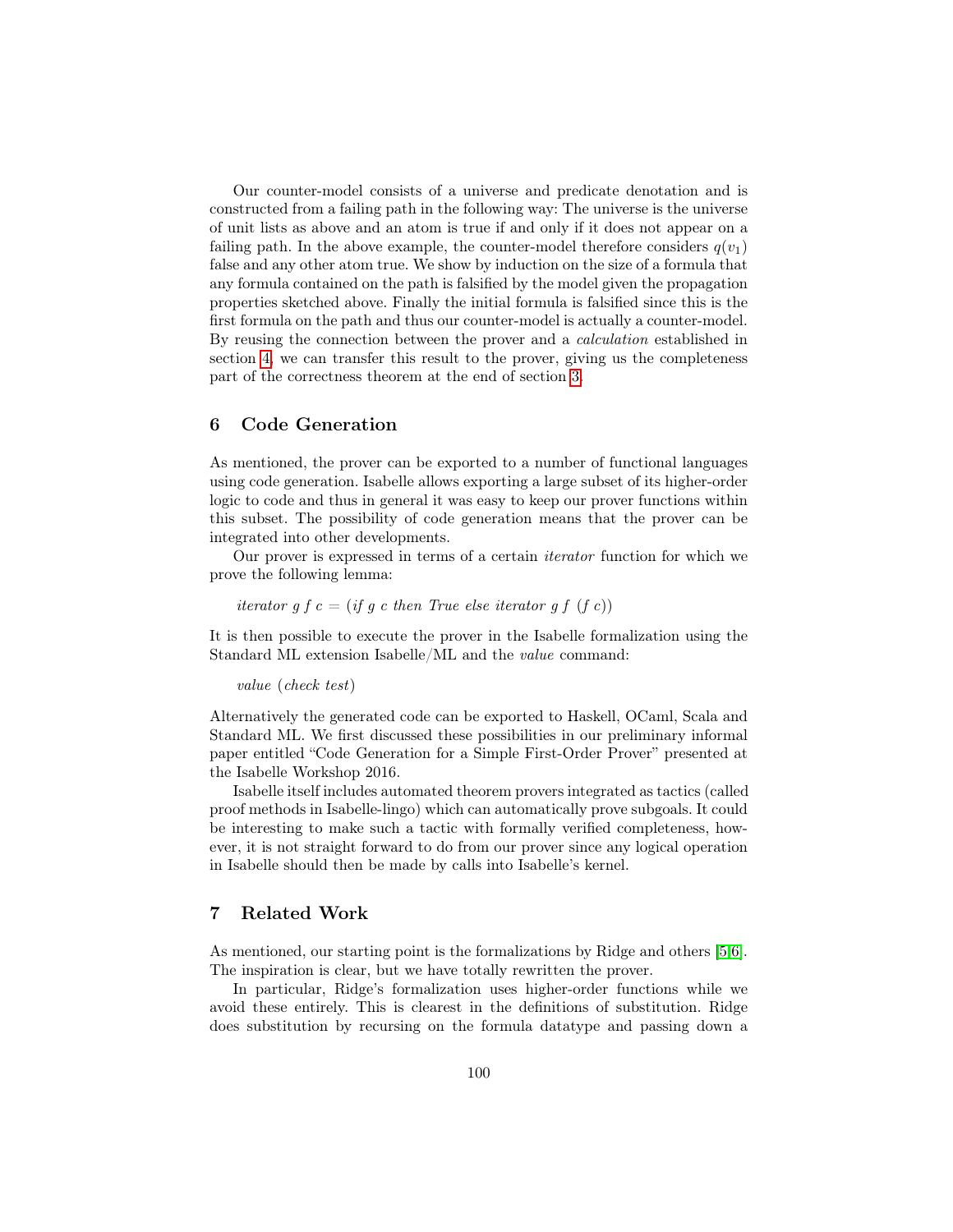function from variables to variables. Whenever the recursion passes a quantifier, the function is adjusted to account for this, and when a predicate is reached the function is applied as is to the variables. We instead pass down exactly two variables (where one is to be replaced by the other) and then when a predicate is reached all the necessary adjustments to variables are made on the spot. Passing a quantifier in our recursion amounts to increasing the two variables by one.

Likewise, for the soundness and completeness proofs our starting point was the formalization by Ridge, but the proofs have been rewritten. That is, while the big picture of the proof is the same and many auxiliary definitions, lemmas and theorems are essentially the same, we have made many changes — the biggest one being that the proofs are now written in the structured, declarative Isar-style [\[8\]](#page-16-2) instead of a procedural style with consecutive applications of tactics.

Except for the line of work by Ridge and others [\[5,](#page-16-0)[6\]](#page-16-1), we are not aware of formally verified, sound and complete, provers for first-order logic, cf. [\[7\]](#page-16-3) and [\[1\]](#page-16-4) (the latter reference does hint at a prover but the code is not provided as far as we can see).

Various proof systems have formally been proved sound and complete, cf. again [\[7\]](#page-16-3) and [\[1\]](#page-16-4), and recently even a higher-order prover has formally been proved sound [\[2\]](#page-16-5) (but so far not complete).

# 8 Conclusion

We have presented a simple prover for first-order logic with certified soundness and completeness in Isabelle/HOL. We have taken the formalizations by Tom Ridge and others [\[5,](#page-16-0)[6\]](#page-16-1) as the starting point, but we have totally rewritten the program as well as the soundness and completeness proof. The formalization with a couple of examples and extra features — is about 1900 lines including blank lines but excluding comments. All in all it takes around 5 seconds real time to verify on a fairly standard computer.

We have used the approach for teaching logic and verification to selected mathematics and computer science students at the bachelor level. The student can study and modify the formalization in Isabelle but we do not always consider the details in the soundness and completeness proofs. As a substantial project assignment we have asked the students to reduce the simple prover from firstorder logic to just propositional logic.

Concerning regular courses, we intend to teach the prover to BSc students in software technology who do not necessarily have a very strong background in logic or discrete mathematics. The very simple approach to fairness and the lack of unification means that these students have a better chance of grasping the completeness proof. Furthermore, the proof is in spirit very similar to more advanced and abstract approaches to completeness such as the formalization of abstract soundness and completeness theorems due to Blanchette, Popescu and Traytel [\[1\]](#page-16-4). The most ambitious students could use our development as a springboard to understanding the abstract results.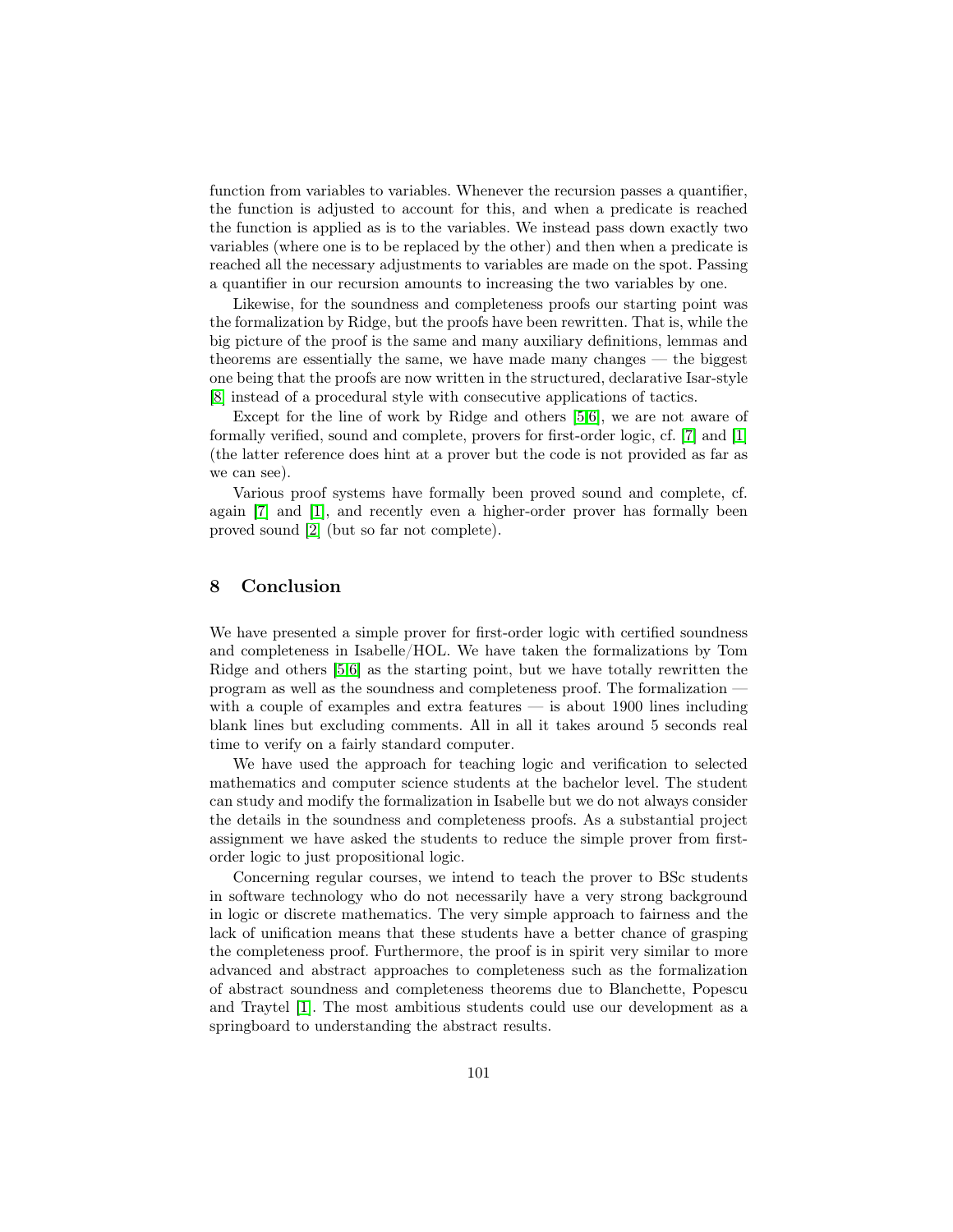The students can perform rewriting steps by hand or using Isabelle. The prover uses no higher-order functions. Code generation to a number of functional programming languages is also possible, and using Isabelle's code reflection to Standard ML, in particular the extension Isabelle/ML, it is fully integrated in the Isabelle formalization. Future work includes further polishing the proofs of soundness and completeness in order to make them easier to understand for students and researchers. Future work also includes experiments with a standalone tool for illustrating the unfolding rules.

## Acknowledgements

We thank Tom Ridge, Uwe Waldmann, Alexander Birch Jensen, Andrea Dittadi, John Bruntse Larsen, Thomas Michaelsen Pethick, Camilla Lipczak Nielsen, Klara Emilie Elmegaard and the Isabelle team at TUM for help and discussions.

# Appendix: Data and Library Rewrite Rules

The following data rewrite rules state equalities and inequalities based on the datatypes for the formulas.

lemma Pre b i v = Con p  $q \equiv False$ lemma Con p q = Pre b i  $v \equiv False$ lemma Pre b i v = Dis p  $q \equiv False$ lemma Dis p q = Pre b i  $v \equiv False$ lemma Pre b i v = Uni p  $\equiv$  False lemma  $Uni$   $p = Pre b$  i  $v \equiv False$ lemma Pre b i  $v = Exi$   $p \equiv False$ lemma Exi  $p = Pre b$  i  $v \equiv False$ lemma Con p  $q = Dis p' q' \equiv False$ lemma Dis p'  $q' = Con p q \equiv False$ lemma Con p q = Uni p'  $\equiv$  False lemma Uni p' = Con p q  $\equiv$  False lemma Con p  $q = Exi p' \equiv False$ lemma Exi  $p' = Con \, p \, q \equiv False$ lemma Dis p q = Uni p'  $\equiv$  False lemma Uni p' = Dis p q  $\equiv$  False lemma Dis p q = Exi p'  $\equiv$  False lemma Exi  $p' = Dis p q \equiv False$ lemma Uni  $p = Exi$   $p' \equiv False$ lemma Exi  $p' = Uni$   $p \equiv False$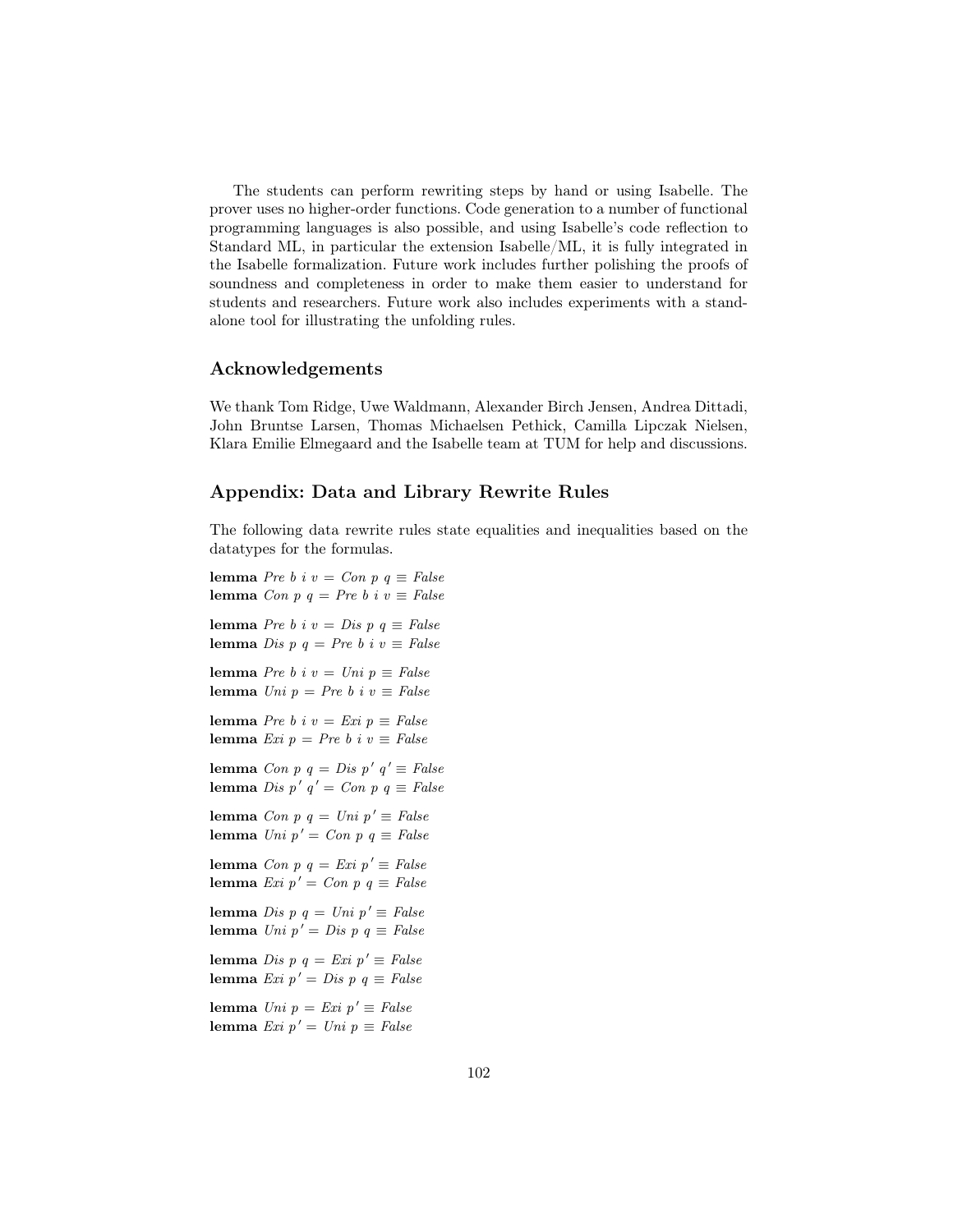lemma Pre b i  $v = Pre b' i' v' \equiv b = b' \wedge i = i' \wedge v = v'$ lemma Con p  $q = Con p' q' \equiv p = p' \wedge q = q'$ lemma Dis p  $q = Dis p' q' \equiv p = p' \wedge q = q'$ lemma  $Uni p = Uni p' \equiv p = p'$ lemma  $Exi p = Exi p' \equiv p = p'$ 

The following library rewriting rules state properties of auxiliary concepts such as if-then-else as well as lists and natural numbers. They also state equalities and inequalities based on the datatypes of lists and natural numbers, among others.

lemma *add*  $x \theta \equiv x$ lemma add x (Suc n)  $\equiv$  Suc (add x n) lemma sub  $x \theta \equiv x$ lemma sub x (Suc n)  $\equiv$  dec (sub x n) lemma dec  $0 \equiv 0$ lemma dec (Suc n)  $\equiv n$ lemma  $[] @ l \equiv l$ lemma  $(h \# t) @ l \equiv h \# t @ l$ lemma if True then x else  $y \equiv x$ lemma if False then x else  $y \equiv y$ lemma ¬  $True \equiv False$ lemma ¬  $False \equiv True$ lemma *fst*  $(x,y) \equiv x$ lemma snd  $(x,y) \equiv y$ lemma  $0 = 0 \equiv True$ lemma  $[] = [] \equiv True$ lemma  $True = True \equiv True$ lemma  $False = False \equiv True$ lemma  $True \wedge b \equiv b$ lemma *False* ∧  $b \equiv False$ lemma  $0 = Succ n \equiv False$ lemma Suc  $n = 0 \equiv False$ lemma  $[] = h \# t \equiv False$ lemma  $h \# t = [] \equiv False$ lemma  $True = False \equiv False$ lemma  $False = True \equiv False$ lemma  $(x,y) = (x', y') \equiv x = x' \wedge y = y'$ lemma Suc  $n = S$ uc  $n' \equiv n = n'$ lemma  $h \# t = h' \# t' \equiv h = h' \wedge t = t'$